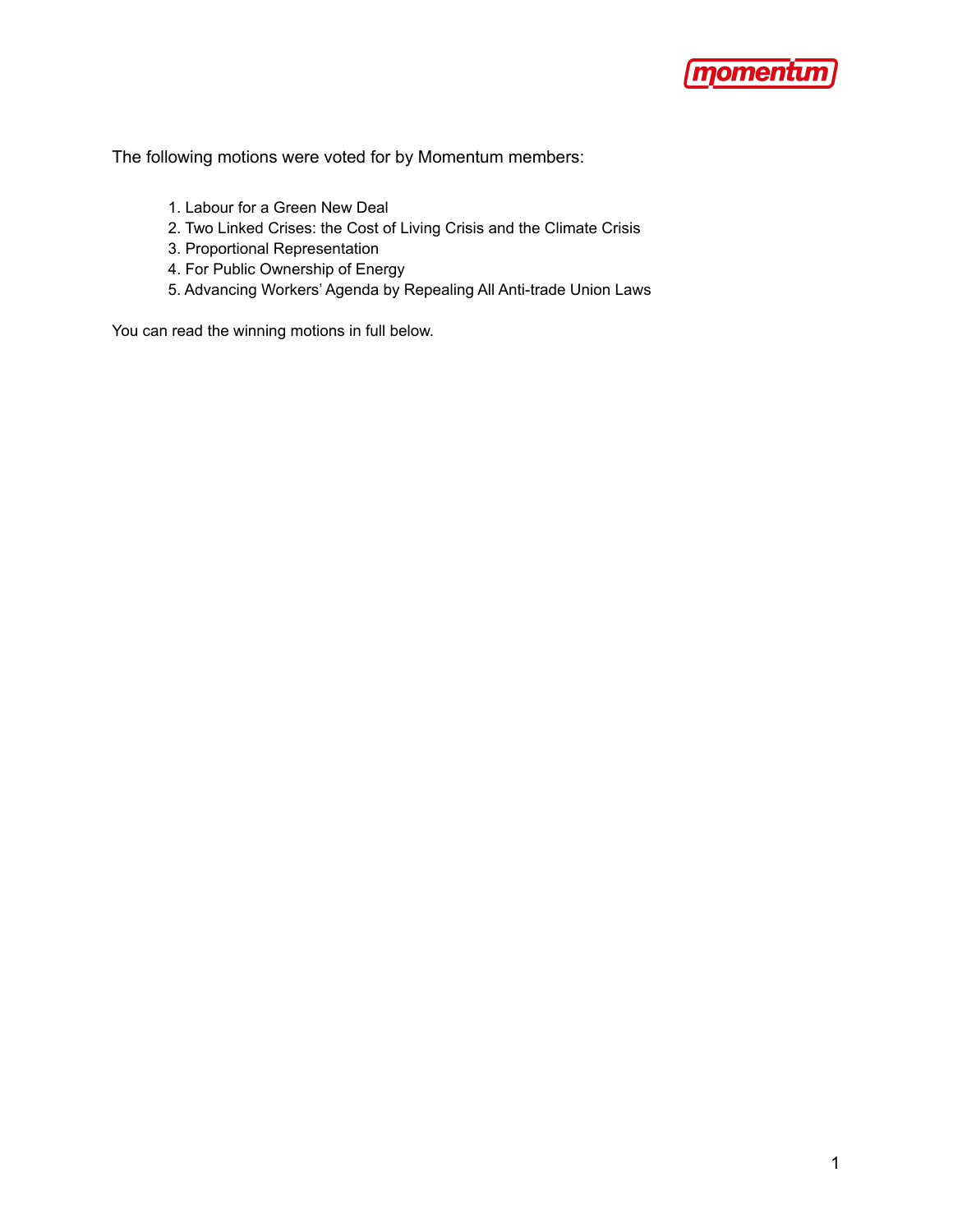

### **Title: Labour for a Green New Deal**

Conference notes:

- Energy bills have skyrocketed alongside high inflation and stagnant wages.
- Energy companies report huge profits while emissions rise.

Conference believes:

- The profiteering private sector is a barrier to decarbonisation and tackling inequality.
- Democratic public ownership is crucial to a socialist Green New Deal which eliminates emissions and brings down bills.
- Devolving powers to the UK's regions and nations is necessary to develop democratic models of ownership and control.

Conference resolves to support:

- A state-coordinated industrial strategy for:
	- rapid, just energy transition
	- eliminating regional inequalities
	- creating millions of good green jobs
	- ending the cost-of-living crisis
	- ensuring wealth is owned democratically
- Introducing democratic public ownership models across the economy, led by national public ownership of key sectors, including:
	- energy
	- mail
	- rail
	- water
	- manufacturing green technologies
	- finance
- Promoting public-municipal enterprises, worker-ownership and democratic control of firms, including:
	- buses
	- retrofitting
	- construction

The devolution of powers to regions, municipalities and nations to finance and create new public companies, including for public transport.

Democratic accountability, including through the participation of users, workers, trade unions and communities in the management of publicly owned industry.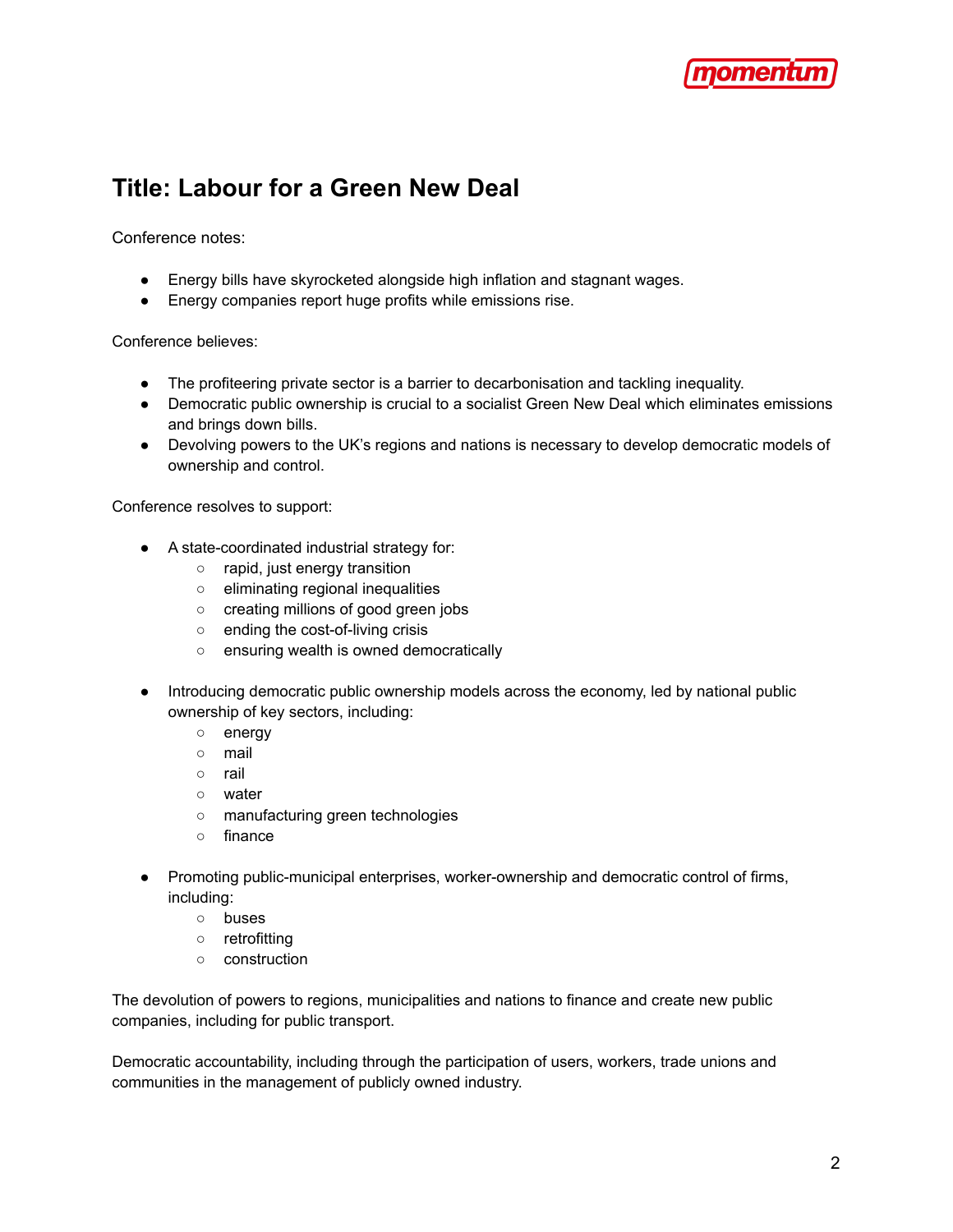

Workers' full participation in transition planning, including by repealing all anti-trade union laws and supporting alternative corporate plans.

Creating a Government body supporting the expansion of cooperative and community ownership of land and everyday production and services.

Using the procurement powers of an expanded public sector to promote justice and decarbonisation in global supply chains, including the right of peoples and nations to self-determination and to control of their own resources.

**Submitted by Labour for a Green New Deal** Word count: 250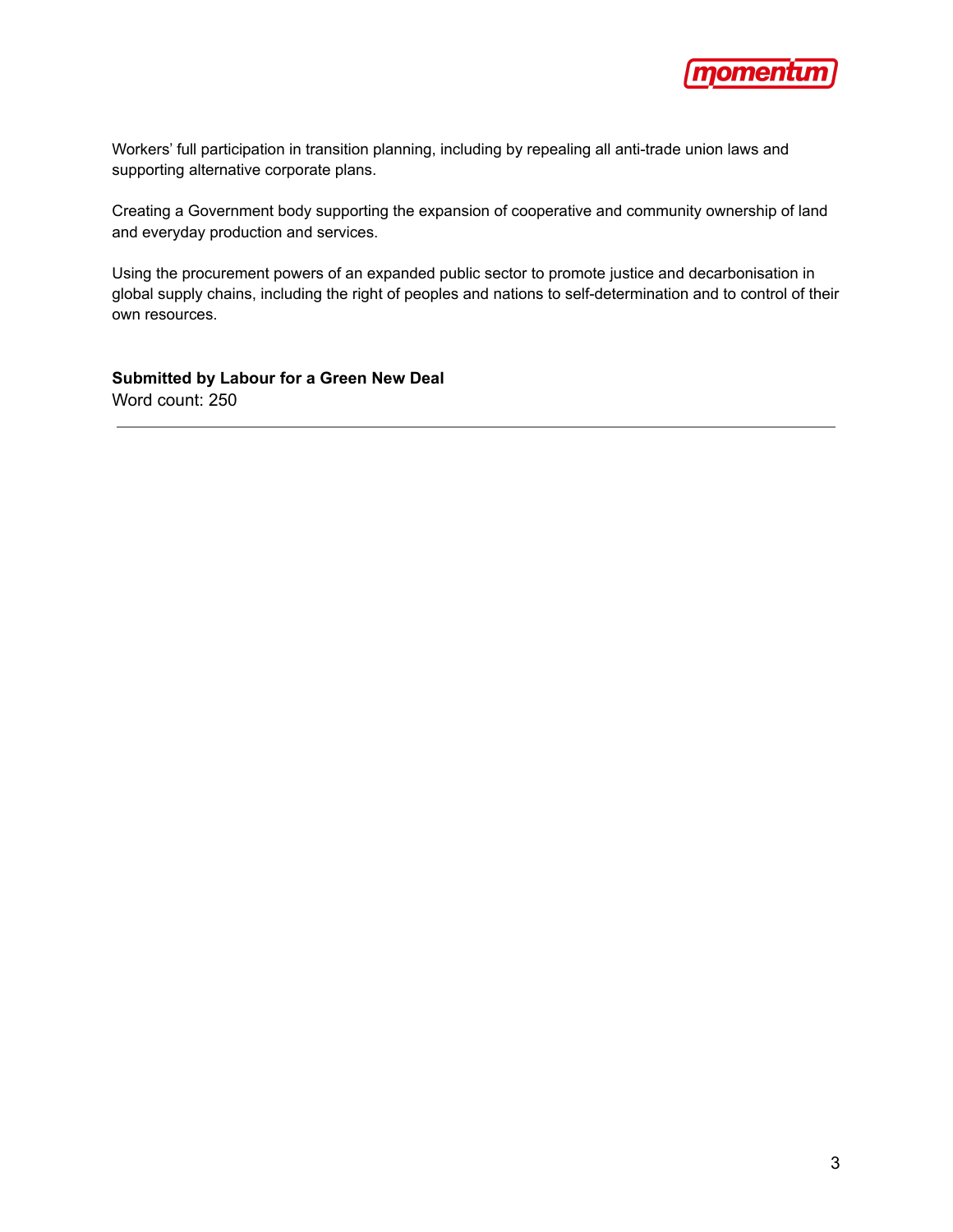

# **Title: Two Linked Crises: the Cost of Living Crisis and the Climate Crisis**

Conference notes:

- That lower and middle-income families are facing an unprecedented cost of living crisis. With rocketing food and energy costs and a lack of affordable accommodation, working people are trapped between rising prices and falling real-term wages.
- This crisis had begun long before either the Covid pandemic or the war in Ukraine.

Conference believes:

- Our economic system depends on perpetual growth (in terms of GDP); this growth can be achieved by deriving surplus value (profit) from the exploitation of the earth's natural resources, or by exploiting people's labour.
- We have a climate crisis because of the exploitation of fossil fuels; this is unsustainable and the burden of exploitation is falling ever more heavily on working people.
- Our current government will renege even further on its climate pledges in order to prevent civil unrest caused by unprecedented poverty.
- Profit from private providers of public services (energy, water, transport, domestic property) goes into the pockets of super-rich shareholders and rentiers rather than into investment in making the provision cheaper and better.
- There is an immediate need for the redistribution of wealth from shareholders' pockets to working people.

Conference, therefore, resolves for Labour to campaign for:

- Immediately placing energy, water and public transport into public ownership.
- A minimum wage of £15 per hour.
- An end to zero-hour contracts.
- Repeal of all anti-trade union legislation.
- Investment in green energy and retrofitting homes.
- Creating millions of well-paid, unionised green jobs within publicly owned entities.
- Control of domestic rent to 30% of local income.

#### **Submitted by Momentum Norfolk**

Word count: 249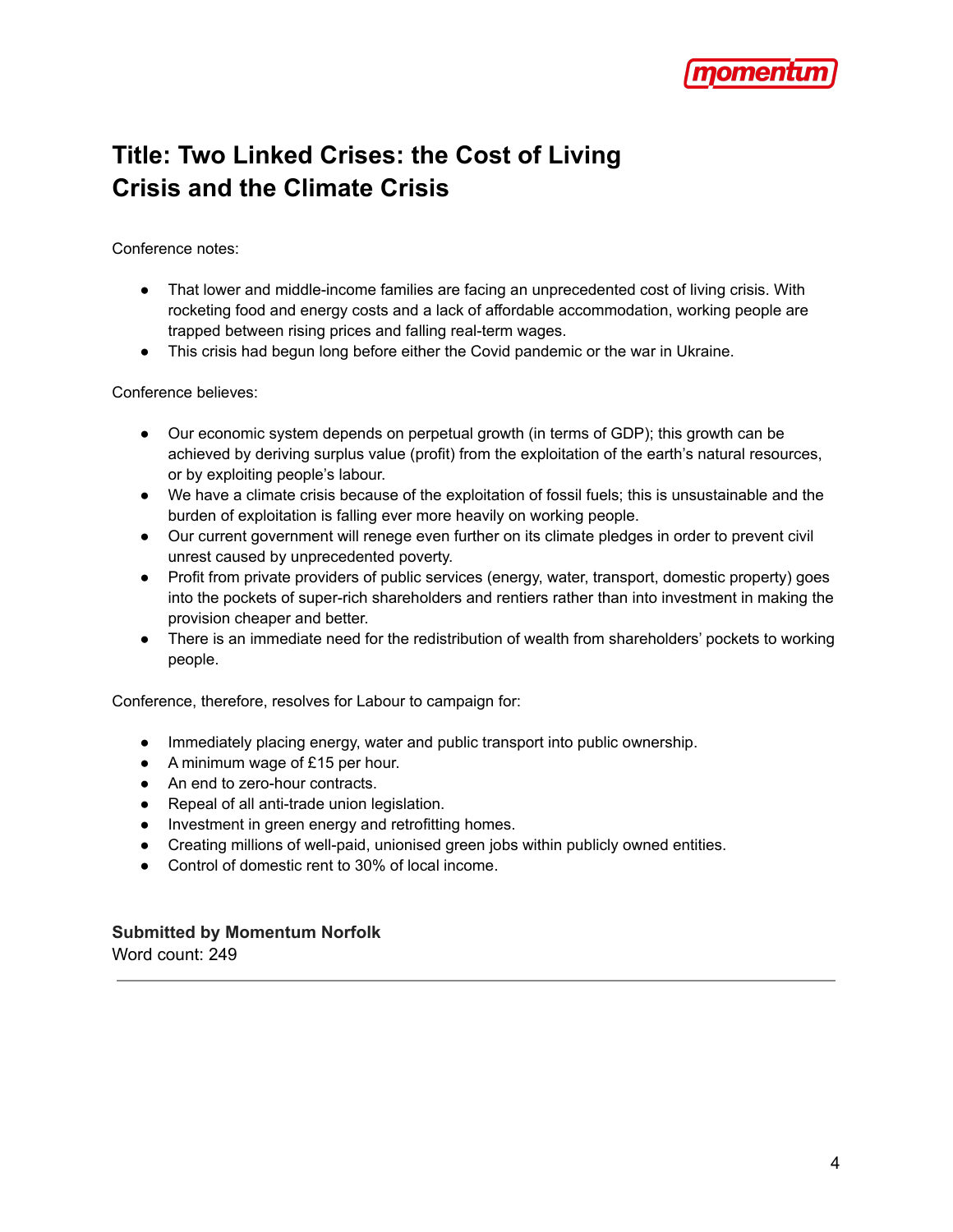

### **Title: Proportional Representation**

The Tories are attacking UK democracy, rigging the political system, suppressing the right to vote, restricting trade unions and undermining the right to protest. They flagrantly violate democratic values: lying to Parliament and the people, misusing public funds for financial gain and spreading hatred, bigotry and division.

Faith in politics is at an all-time low. First Past the Post makes marginal seats a priority whilst most of the electorate is ignored. The inherent right-wing bias in FPTP repeatedly gifts the Tories majority governments with a minority vote share. It curtails radical change and enables power to be hoarded by an unaccountable elite.

We need to overhaul our political system to empower all communities and implement popular, transformative policies. This requires a package of far-reaching reforms with electoral reform for the House of Commons at its core.

80% of CLP delegates voted for Proportional Representation at last year's Labour Party conference. Over half of all CLPs already have a policy in favour, and 97% of pro-PR motions that have been debated by CLPs have passed.

Conference resolves that:

- Labour must make a commitment to introduce Proportional Representation for general elections in the next manifesto.
- During its first term in office the next Labour government must change the voting system for general elections to a form of PR.
- Labour should convene an open and inclusive process to decide the specific voting system which it will commit to introducing.

#### **Submitted by Labour for a New Democracy**

Word count: 237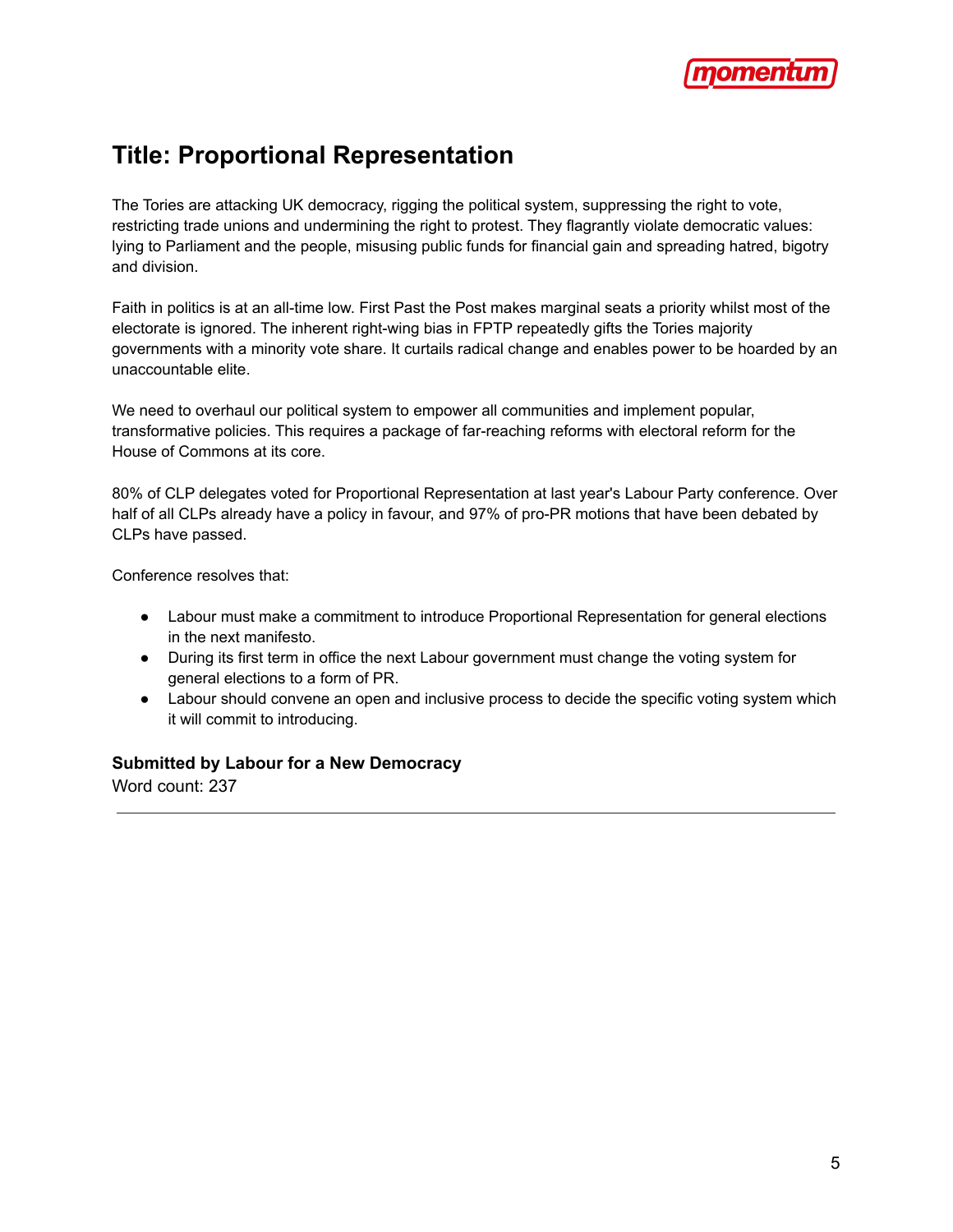

## **Title: For Public Ownership of Energy**

Conference notes:

- Energy bills are rising to nearly £3,000 per year, leaving 8.5 million households unable to heat their homes.
- Oil and gas companies have handed out almost £200 billion to shareholders since 2010.
- Privatised National Grid has a monopoly on gas transmission across the UK mainland and electricity transmission in England.
- The energy bill crisis highlights the need for radical measures to defend and improve living standards and exposes how our energy system is organised.
- Labour's 2021 and 2019 Conferences voted overwhelmingly for "public ownership of energy including energy companies, creating an integrated, democratic system", and "public ownership of energy, creating an integrated democratic system; public ownership of the Big Six" respectively.

Conference believes:

- Full public ownership, democratic control and radical reorganisation of the energy industry are necessary to tackle the climate crisis, and for social, ecological and security reasons. Our energy system should work for all, not just a handful of shareholders.
- The Leadership should immediately advocate for this as part of a socialist Green New Deal.

Conference resolves Labour will campaign for and implement:

- Full public ownership of the energy industry, including the National Grid and regional distribution, on the lines of the 2021 and 2019 Conferences' policies so it works for people and planet, not private profit.
- A permanent windfall tax on oil and gas companies like Shell and BP at a 56% rate (on top of corporation tax), using revenue generated to expand publicly owned renewables, and cease subsidising energy supply companies.

**Submitted by: Bristol Momentum, Stevenage Momentum and Southampton Momentum** Word count: 249